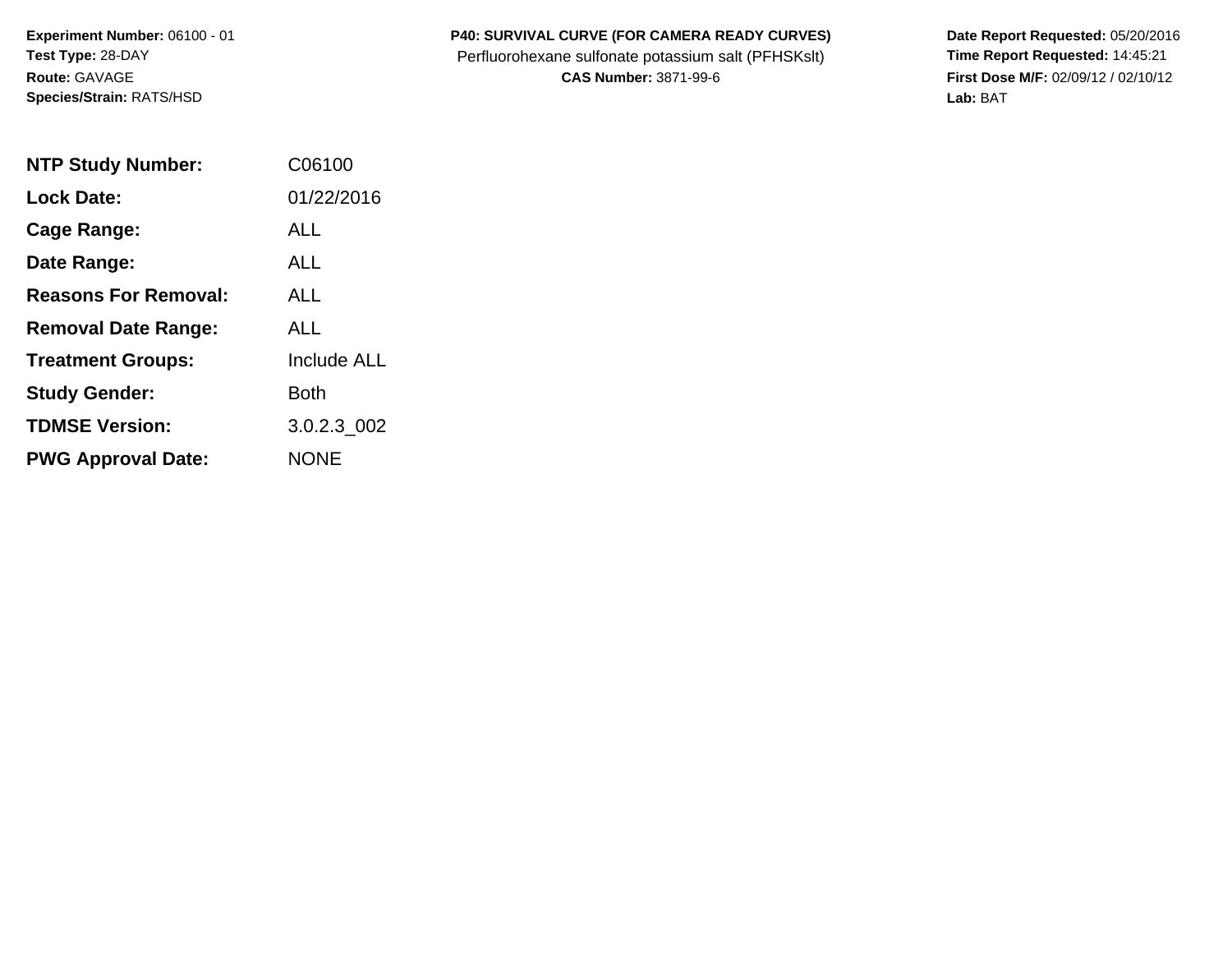**Species/Strain:** RATS/HSD **Lab:** BAT

**Experiment Number:** 06100 - 01 **P40: SURVIVAL CURVE (FOR CAMERA READY CURVES) Date Report Requested:** 05/20/2016 Test Type: 28-DAY **Perfluorohexane sulfonate potassium salt (PFHSKslt)** Time Report Requested: 14:45:21

**Route:** GAVAGE **CAS Number:** 3871-99-6 **First Dose M/F:** 02/09/12 / 02/10/12